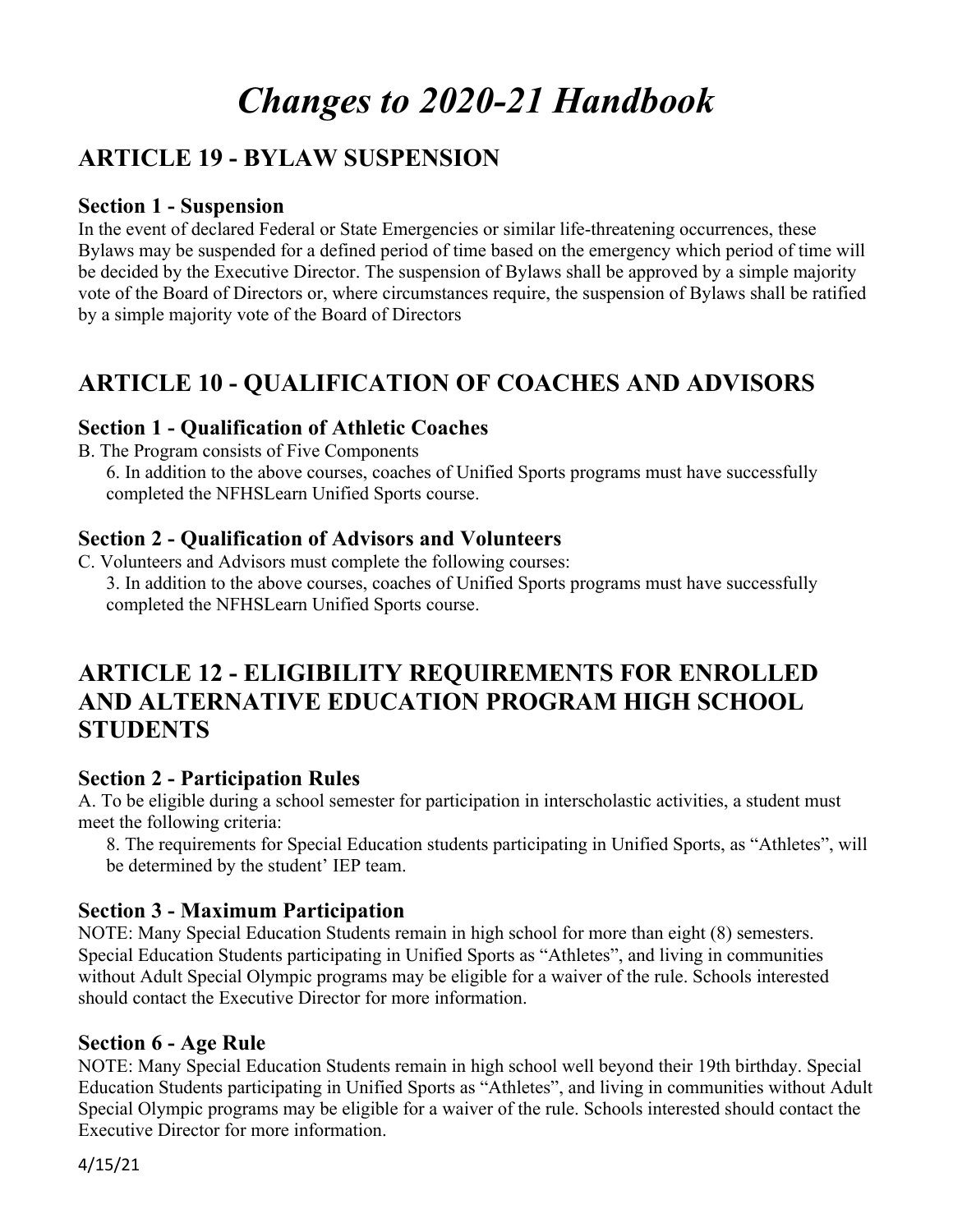### **Section 7 - Semester Credit Rule**

NOTE: Special Education Students participating in Unified Sports as "Athletes", are exempt from the Semester Credit rule and GPA requirement. The student's IEP team will determine if they are eligible

# **SOCCER J. STATE CHAMPIONSHIPS**

3. STATE CHAMPIONSHIP FORMAT

e. Bracketing

Once the at-large teams are selected, the Division II tournament will be seeded using the same criteria with a "new pool" made up of the eight teams. Division I tournament will be seated using the At-large criteria

### **BASEBALL I. STATE CHAMPIONSHIP**

3. STATE CHAMPIONSHIP FORMAT d. Bracket Rotations

### **2021**

Cook Inlet #1 vs. Mid Alaska #2 Mid Alaska #1 vs. At-Large #2<br>Southeast #1 vs. Cook Inlet #3 or (AL) Southeentral #2 vs. At Large #1 Southeast  $#1$  vs. Cook Inlet  $#3$  or  $(AL)$ Mid Alaska #1 vs. At-large or (CI3) Southcentral #1 vs. At-large #3 Cook Inlet  $\#2$  vs. Southeast  $\#2$  Mid Alaska  $\#2$  vs. Southcentral  $\#3$ 

### **2022**

Southeast #1 vs. Cook Inlet #2 Southcentral #1 vs. At-Large #3 Mid Alaska #1 vs. Cook Inlet #3 Mid Alaska #2 vs. At Large #1 Cook Inlet #1 vs. At-large or (SE2) Mid Alaska #1 vs. Southcentral #3<br>Mid Alaska #2 vs. Southeast #2 or (AL) Southcentral #2 vs. At-large #2 Mid Alaska #2 vs. Southeast #2 or  $(AL)$ 

### **2023**

Mid Alaska #1 vs. Southeast #2 Mid Alaska #1 vs. At-Large #3 Cook Inlet #1 vs. Cook Inlet #3 or (AL) Southcentral #2 vs. At Large #1 Southeast #1 vs. At-large or (CI3) Southcentral #1 vs. At-large #2 Cook Inlet #2 vs. Mid Alaska #2 Mid Alaska #2 vs. Southcentral #3

# **HOCKEY K. FIRST NATIONAL CUP**

| 3. STATE CHAMPIONSHIP FORMAT |          |
|------------------------------|----------|
| c. Berths                    |          |
| Division I                   |          |
| Cook Inlet Conference        | 4 berths |
| Mid Alaska Conference        | 2 berths |
| At-large                     | 2 berths |
|                              |          |

### **Division I Division II**